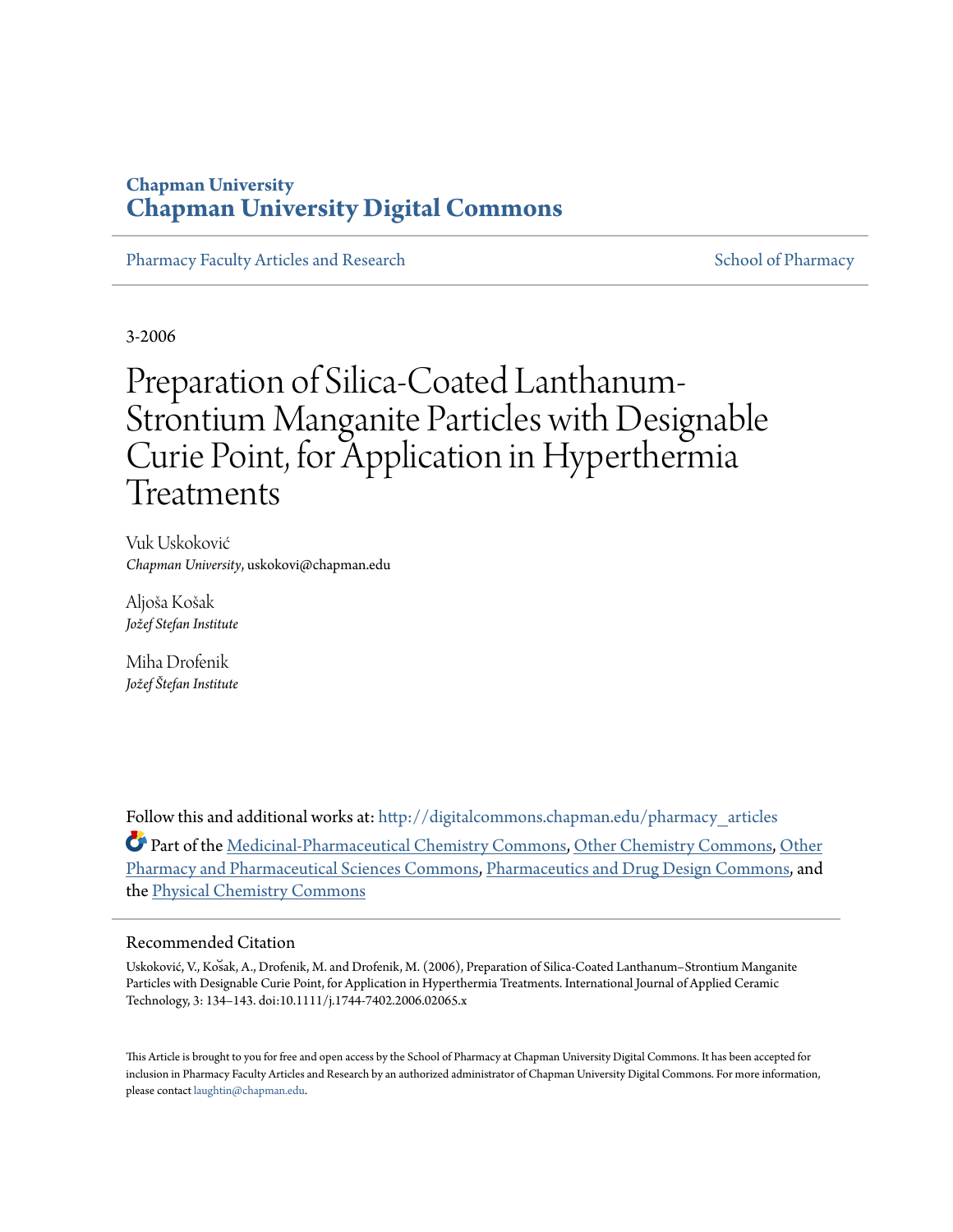## Preparation of Silica-Coated Lanthanum-Strontium Manganite Particles with Designable Curie Point, for Application in Hyperthermia Treatments

#### **Comments**

This is the accepted version of the following article:

Uskoković, V., Kos̆ak, A., Drofenik, M. and Drofenik, M. (2006), Preparation of Silica-Coated Lanthanum–Strontium Manganite Particles with Designable Curie Point, for Application in Hyperthermia Treatments. International Journal of Applied Ceramic Technology, 3: 134–143.

which has been published in final form at [doi:10.1111/j.1744-7402.2006.02065.x](http://dx.doi.org/10.1111/j.1744-7402.2006.02065.). This article may be used for non-commercial purposes in accordance with [Wiley Terms and Conditions for Self-Archiving](http://olabout.wiley.com/WileyCDA/Section/id-820227.html#terms)*.*

**Copyright** Wiley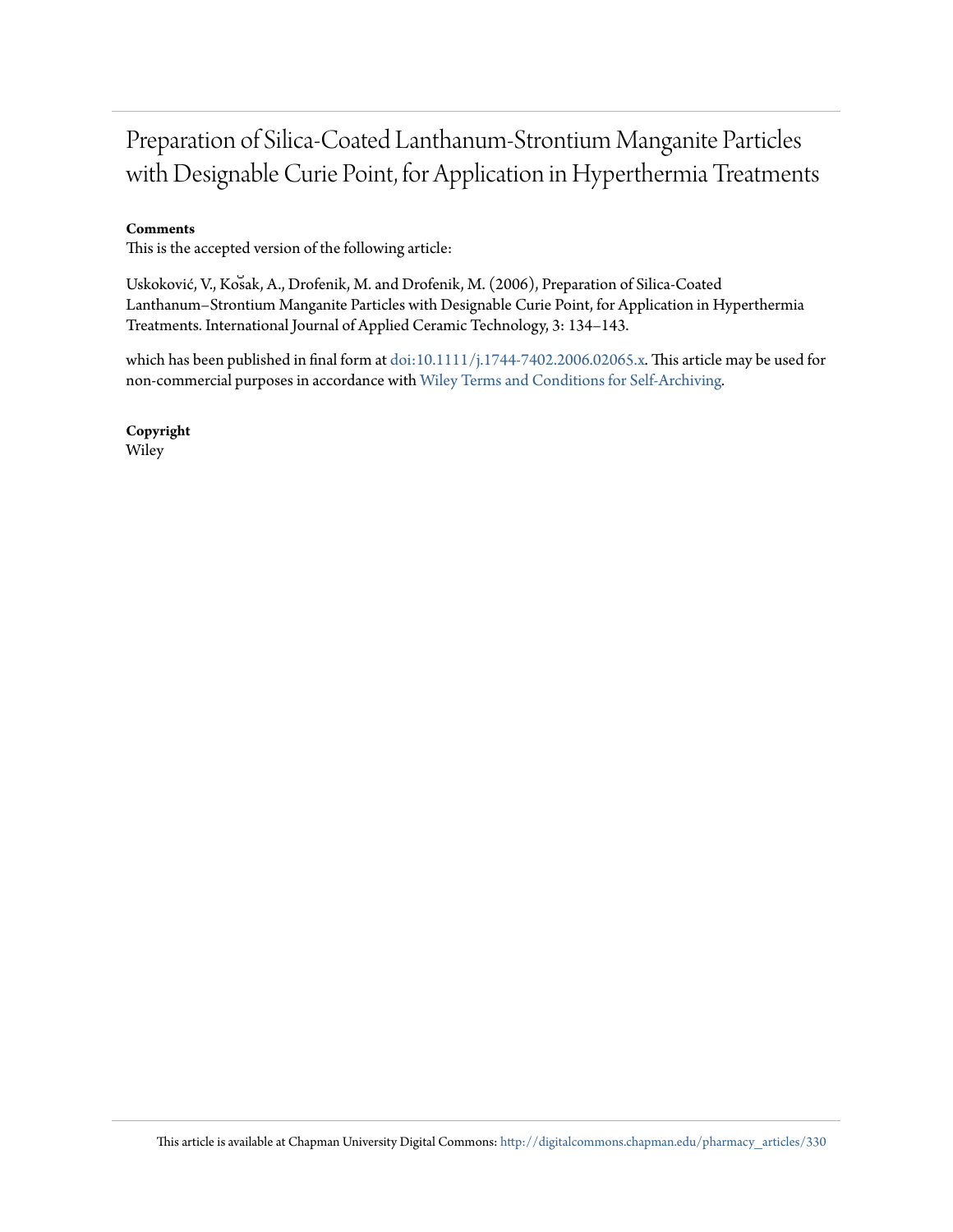## **Preparation of Silica-Coated Lanthanum-Strontium Manganite Particles with Designable Curie Point, for Application in Hyperthermia Treatments**

### **Vuk Uskoković<sup>1</sup> , Aljoša Košak<sup>1</sup> , Miha Drofenik1,2**

<sup>1</sup> Advanced Materials Department, Jožef Stefan Institute, Ljubljana, Slovenia<br><sup>2</sup> Feaulty of Chamistry and Chamisel Engineering, Mariber, Slovenia Faculty of Chemistry and Chemical Engineering, Maribor, Slovenia

#### **Corresponding Author:** vuk.uskokovic@ijs.si

#### **Abstract**

Silica-coated lanthanum-strontium manganite particles with  $La_{0.76}Sr_{0.24}MnO_{3+δ}$ stoichiometric formula, exhibiting Curie temperature at  $\sim 40$  °C, were prepared by performing a traditional solid-state method of synthesis of magnetic ceramic particles, followed by milling and low-temperature coating procedure in aqueous-alcoholic alkali medium. The properties of the obtained material establish it as a potential candidate for self-regulated power-absorbing and temperature-controlling materials in hyperthermia treatments. Moreover, core-comprising LaSr-manganites with different stoichiometries, ranging from  $La<sub>0.5</sub>Sr<sub>0.5</sub>MnO<sub>3+\delta</sub>$  to  $LaMnO<sub>3+\delta</sub>$ , were synthesized, with magnetic and structural properties thereof examined. Herein reported findings can potentially be employed in the preparation of silica-coated magnetic particles with designable Curie temperature, offering wide range of adapting possibilities of the material to practical instrumental setups in drug delivery and hyperthermia treatments.

#### **Introduction**

Researches related to the development of novel biomedical technologies involving *in vivo* use of magnetic nanoparticles, present relatively young and multidisciplinary attempts to overcome the major chemotherapeutic drawback related to its spatial non-specificity and, in general, to apply the knowledge of science for the medical improvements of life quality<sup>1,2</sup>. Since the interrelation of many apparently separated fields of scientific inquiry (physics, chemistry, biophysical chemistry, molecular biology, medicine, and the sub-branches thereof) becomes an essential precondition for comprehensive and successful researches of this kind, an inter- or even trans-disciplinarity of research methodologies is here clearly called for.

Magnetic particles are today commonly used in biomedicine for MRI contrast enhancement, hyperthermia treatments, drug delivery and targeting $1-3$ , magnetic separation, protein detection and purification<sup>4</sup>, magnetic-field-assisted radionuclide therapy<sup>5</sup>, magnetorelaxometrical diagnostics and eye surgery<sup>5</sup>, and the detection of intracellular molecular interactions<sup>6</sup> with the potential of developing gene and/or cellular metabolic therapy<sup>7</sup> in the near future. Since the aim of this work has been the preparation of silica-coated LaSr-manganite with particle sizes within the order of magnitude of 0.1 μm, we will briefly explain the desired: a.) chemical composition, b.) particle size, and c.) coating material in the presented procedure of synthesis.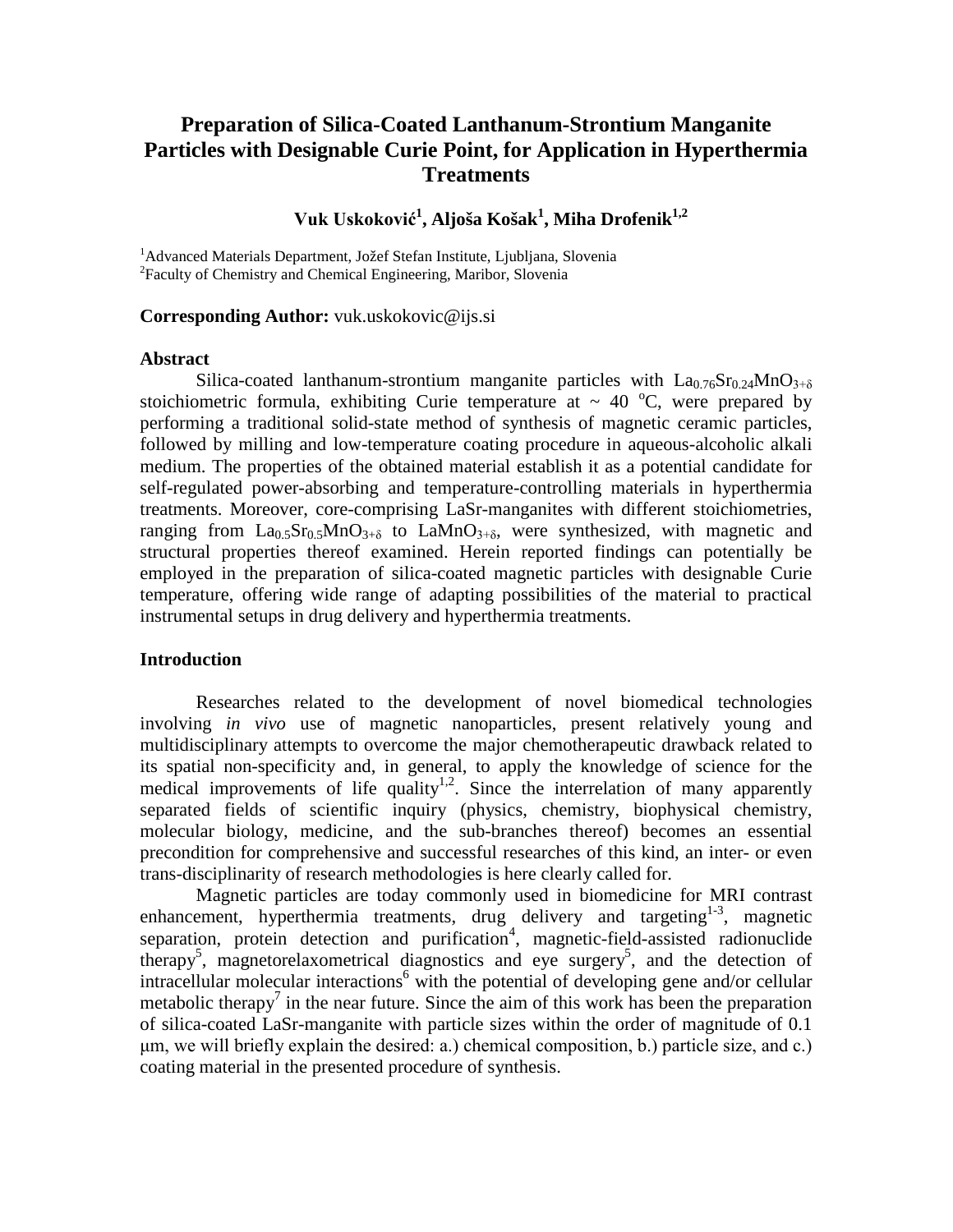a.) LaSr-manganite particles, produced by herein presented method, with Curie point  $(T_c)$  existing in human hyperthermal range, offer numerous possibilities for application in the fields of biology and medicine. For instance, bloodstreaming injection of the magnetic particles with certain drugs (that could even be water-insoluble or unstable in physiological conditions) attached to their biocompatible surfaces, with providing the release of drugs at a specific site by means of an alternating external magnetic field, might be one way. The other way may be to force the distributed drugcarrying particles to release drugs by essentially the same, heating mechanism, but by involving appropriate local and manually performed temperature increases, probably in the close areas of unhealthy, infected or malignant tissues. Significant magnetoresistance effects of manganites - similarly as large magnetocaloric effects - typically observed in the immediate vicinity of the Curie point of the material<sup>8-11</sup>, and potentially envoking eddy currents as part of the heating mechanism, might be employed in the addition to the ordinary,  $T_c$ -limiting production of controlled heat effects by means of an alternating external magnetic field, with the aim of selective warming of the given areas of an organism. In general, particles that switch certain inherent properties "on/off" in relation to relatively simple parameter of temperature, might open possibilities for many potential designs of biomedical apparati and useful applications thereof. Although manganites have not been used yet in hyperthermia or any other biomedical treatments, many different materials, exhibiting relatively low  $T_c$ , including Cu-Ni<sup>12,13</sup>, Pd-Ni<sup>14,15</sup>, Fe-Pt<sup>16</sup>, Pd-Co<sup>17,18</sup>, and Ni-Si<sup>19</sup> alloys, Co<sub>1-x</sub>Zn<sub>x</sub>Fe<sub>2</sub>O<sub>4</sub><sup>20</sup>, Y<sub>3</sub>Fe<sub>5-x</sub>Al<sub>x</sub>O<sub>12</sub><sup>20</sup>, Fe<sub>66</sub>P<sub>13</sub>C<sub>7</sub>Cr<sub>14</sub> amorphous flakes $21$  and others have been used, albeit in the majority of cases as stationary, interstitial implants.

b.) It has been shown that successful *in vivo* attachment of magnetic particles is in certain cases of larger entities, such as the cells - not limited to nano-sized particles, but could be even more significant when micron or sub-micron sized magnetic particles are employed<sup>1</sup>, depending largely on the tissue or the organ concerned<sup>22</sup>. Whereas it is said that extracellular maneuvers are limited to particles of less than 50 nm in size<sup>23</sup> (with natural, ferritin particles being 9 nm in diameter and diffusing rapidly through intercellular space<sup>3</sup>), micron-sized particles (wherein, even though the smallest capillaries in the body are  $5 - 6$  μm in diameter<sup>22</sup>, particles as large as 200 μm on average were successfully applied<sup>21,24</sup>) are better suited for withstanding the flow dynamics in the circulatory system<sup>1</sup>. Particles of moderate size range  $(\sim 200 \text{ nm})^{25}$ , such as the ones prepared within this work, might therefore be optimally suited for the promotion of *in vivo* drug targeting effects. However, it is important to note that there is no perfect material for drug delivery, but only a potentially perfect compatibility between the host organism, the targeted situation on one side, and the designed biomaterial on the other<sup>26</sup>.

c.) Yet, in order to use magnetic particles for *in vivo* biomedical applications, their surfaces ought to be coated with a given biocompatible and functionalized layer, for several reasons. Coating magnetic particles tends to reduce aggregation and agglomeration of the particles and minimize protein adsorption, which would, otherwise, prevent them from reaching their target. Silica shell, previously prepared within many different systems<sup>27-32</sup>, is also convenient because:<sup>5,23</sup>

i) unlike polymers, it is not prone to microbial attacks, and does not swell or change porosity in relation to pH changes;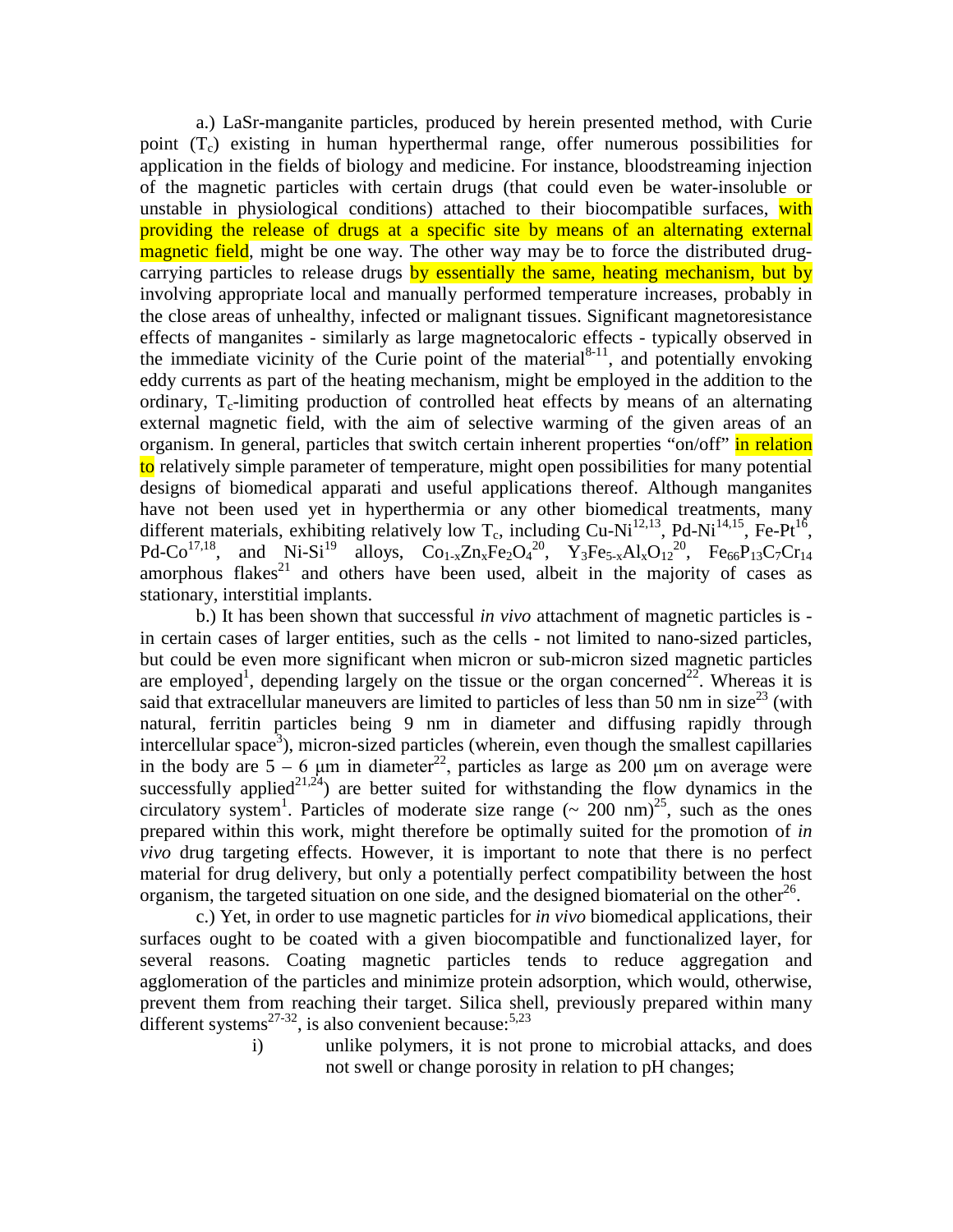- ii) being chemically inert, it does not affect the redox reactions at the particle surfaces;
- iii) it limits the oxidation of particles surfaces, aging processes and degradation of the coated solid compound into oxides and/or hydroxides of constitutive cations;
- iv) it offers options to covalently bind amino, carboxyl and other functional groups to hydroxyl groups on its surface;  $33$
- v) it confers high stability to suspensions of particles at high volume fractions, pH changes or electrolyte concentrations.

All in all, the existence of a  $T_c$ -determined, higher limit of heat production of the magnetic material in an alternating magnetic field of certain intensity, that could potentially overcome the difficulties arising out of the undesired outspreading of extensive heat toward healthy regions of the hyperthermically treated tissues, presents an attractive - although has not been used in medicine practice yet - property of silica-coated manganite particles with relatively low  $T_c$ . Although it has recently been stated that there is currently no suitable magnetic material for the preparation of magnetic fluids with an ideal  $T_c$  for hyperthermia treatments<sup>34</sup>, such biocompatible materials with optimal  $T_c$ required in magnetic fluid hyperthermia treatments  $(44 - 47 \degree C)$  as prepared within this work, that would allow for the auto-regulated power absorption and temperature control in an AC magnetic field, might prove to be of an enormous significance to medical treatments of the future.

#### **Experimental**

Lanthanum-strontium manganite  $(La_{1-x}Sr_xMnO_{3+\delta})$  powders with different stoichiometries (x = 0, 0.16, 0.24, 0.33, 0.5) were prepared by calcinations (at 1200 °C for 2h in air) of mixtures of  $Mn_3O_4$ ,  $La_2O_3$  and  $SrCO_3$ , previously homogenized by milling in a YZrO<sub>2</sub> planetary ball mill at 300 rpm for 2h. The sample with supposedly optimal T<sub>c</sub>, characterized by its  $x = 0.24$  Sr content in La<sub>1-x</sub>Sr<sub>x</sub>MnO<sub>3+ $\delta$ </sub> stoichiometric formula, was chosen for further processing. The respective sample was milled under the same conditions as when homogenization had been performed, with and without the addition of NaCl, which was previously proven as an effective dispersing agent<sup>35</sup>. The powder milled for 4h, attaining an average particle size of 100 nm, was subsequently coated with silica by inducing hydrolysis and condensation of tetraethylorthosilicate (TEOS) in the presence of ammonia and 2-propanol. 80 mg of the milled LaSr-manganite powder was, under agitation with a magnetic bar, dispersed in 100 ml of 1.7-M concentrated (25%wt) aqueous ammonia solution in 2–propanol. After the addition of manganite particles in the primary alkali solution, the tightly closed container was thermostated at  $T = 40$  °C for 1 h. When the dispersion reached uniform temperature, TEOS in concentration of 4.5 mmol/l was added in the mixture, with aging continued for 20 h. The resulting solids were separated by performing magnetic decantation, and dried at 70 °C. X-ray diffraction (XRD) analysis (*D4 Endeavor*), magnetic measurements (*Manics DSM10*), specific-surface area measurements (*Micromeritics Gemini II*) and transmission electron microscopy (TEM, *JEOL JEM-2000FX*), were used for the characterization of the prepared, both pure and silica-coated LaSr-manganite powders.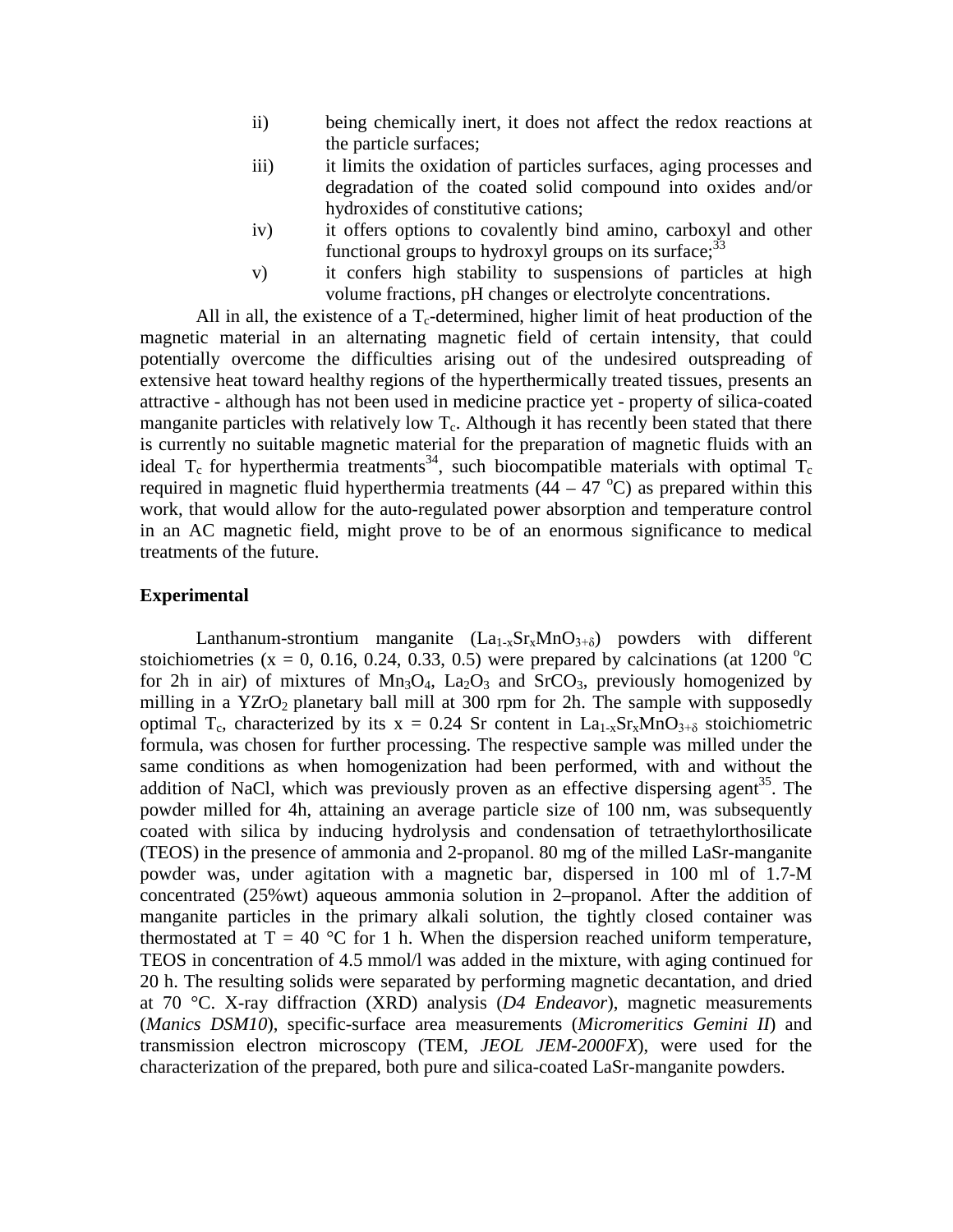#### **Results and discussion**

XRD patterns of the synthesized  $La_{1-x}Sr_xMnO_{3+\delta}$  samples with  $x = 0$ ,  $x = 0.16$ ,  $x =$ 0.24,  $x = 0.33$ , and  $x = 0.5$  stoichiometries, are presented in Fig. 1. Pure manganite samples are obtained, albeit at different lowest calcination temperatures:  $1000 °C$  in cases of  $x = 0$  and  $x = 0.33$  stoichiometries,  $x = 1100$  °C in cases of  $x = 0.16$  and  $x = 0.24$ stoichiometries, and 1200 °C in case of  $x = 0.5$  stoichiometry. The transition from doublet to singlet peaks on the corresponding XRD patterns, observed with the increase in parameter "x", is ascribed to the transition of rhombohedral (hexagonal) (*R3c* (167) space group) towards pseudo-cubic (*Pm3m* space group) crystal structure<sup>36,37</sup>.



Fig. 1. XRD patterns of the synthesized La<sub>1-x</sub>Sr<sub>x</sub>MnO<sub>3+δ</sub> samples with x = 0, x = 0.16, x = 0.24, x = 0.33, and  $x = 0.5$  stoichiometries. LaSr-manganite diffraction peaks are denoted with "o", whereby aluminium reflections from the sample holder are denoted with "Δ".



Fig. 2. Specific surface-area (a, ------), average particle size calculated therefrom (a, ––––), and specific saturation magnetization (b) vs. milling time dependencies for  $x = 0.24$  LaSr-manganite sample, with (-o-) and without  $(-\Delta)$  the addition of NaCl as a dispersing agent.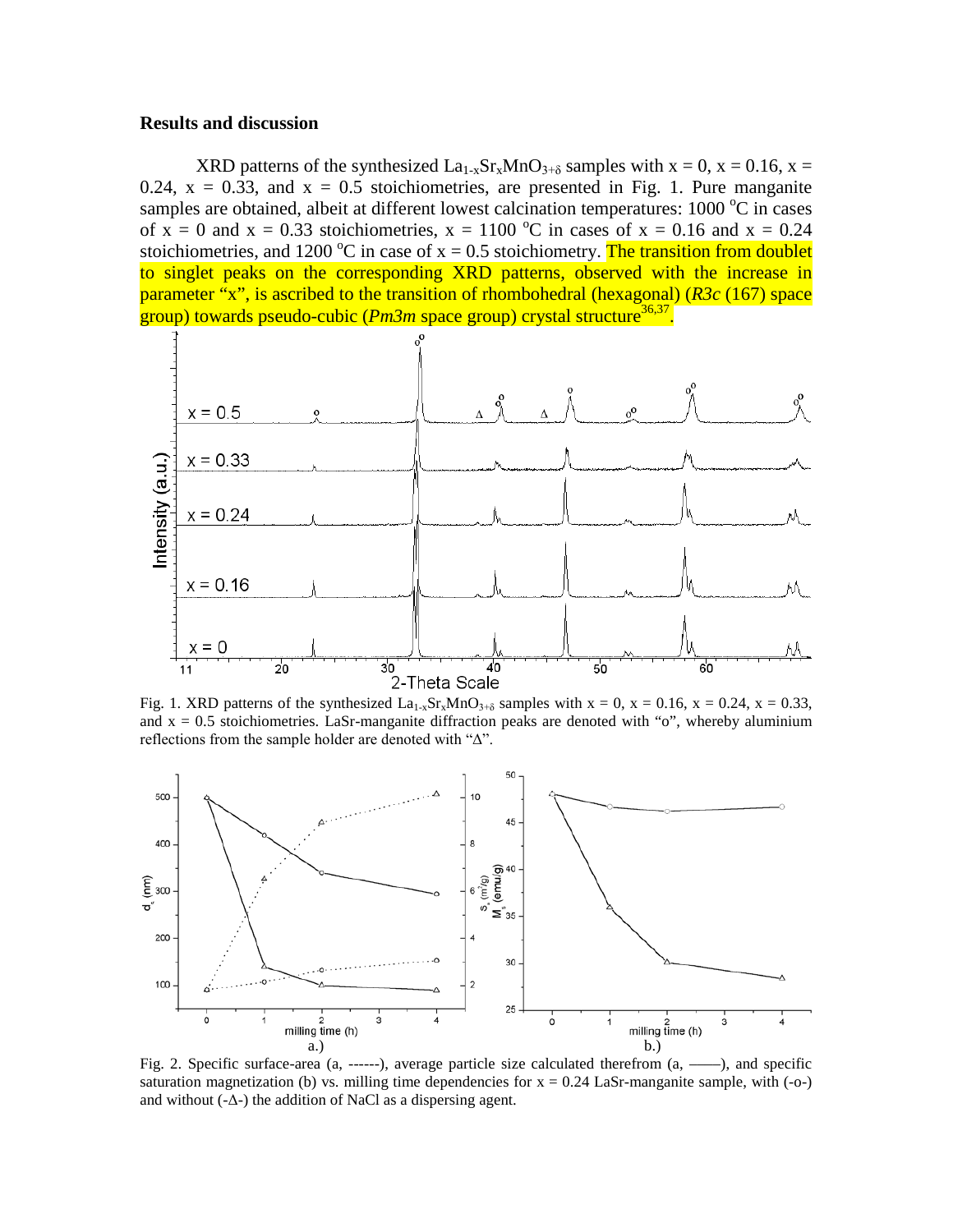Increasing specific-surface area and the respective decrease in average particle size, together with the decreasing rate of change in specific-surface area and the average particle size with milling time, are evident from Fig. 2a. Whereas after 1h of milling, average particle size - as calculated from specific-surface area measurements with an approximation of spherical particle shapes and theoretical density of the prepared compound – decreases to  $\sim$  30 % of its initial value, that is from  $\sim$  500 nm to  $\sim$  150 nm, between 1 and 4 h of milling time, average particle size decreases by only  $\sim$  30 %, that is from  $\sim$  150 nm to  $\sim$  100 nm. The dependence of specific saturation magnetization versus milling time follows a similar trend of decreasing rate of decrease in magnetization in relation to milling time - albeit only in the case when milling was performed in the absence of NaCl - as can be seen from Fig. 2b. NaCl is in this case, contrary to its intended function, proven to be effective in retaining initial magnetization values throughout the milling treatment (Fig. 2b), as well as in reducing the number of mechanical contacts that lead to the particles fractures, as can be seen by comparing the the full-lined plots in Fig. 2a.



Fig. 3. XRD patterns of LaSr-manganite sample with  $x = 0.24$  stoichiometry (a), of the same sample milled for 4h (b), and of the latter sample coated with silica (c). LaSr-manganite diffraction peaks are denoted with "o", whereby aluminium reflections from the sample holder are denoted with "Δ".

X-ray diffractograms of: (a) as-obtained LaSr-manganite sample with  $x = 0.24$ stoichiometry, (b) milled sample of the same stoichiometry and (c) both milled and silicacoated sample of the same stoichiometry, are shown in Fig. 3, wherefrom it is obvious that the initial manganite compound preserves its perovskite crystal structure after milling and coating treatments. The percentage of silica within the coated sample was below the detection limit of the performed XRD analysis, as can be concluded from non-appearance of silica-derived diffraction peaks in Fig. 3c.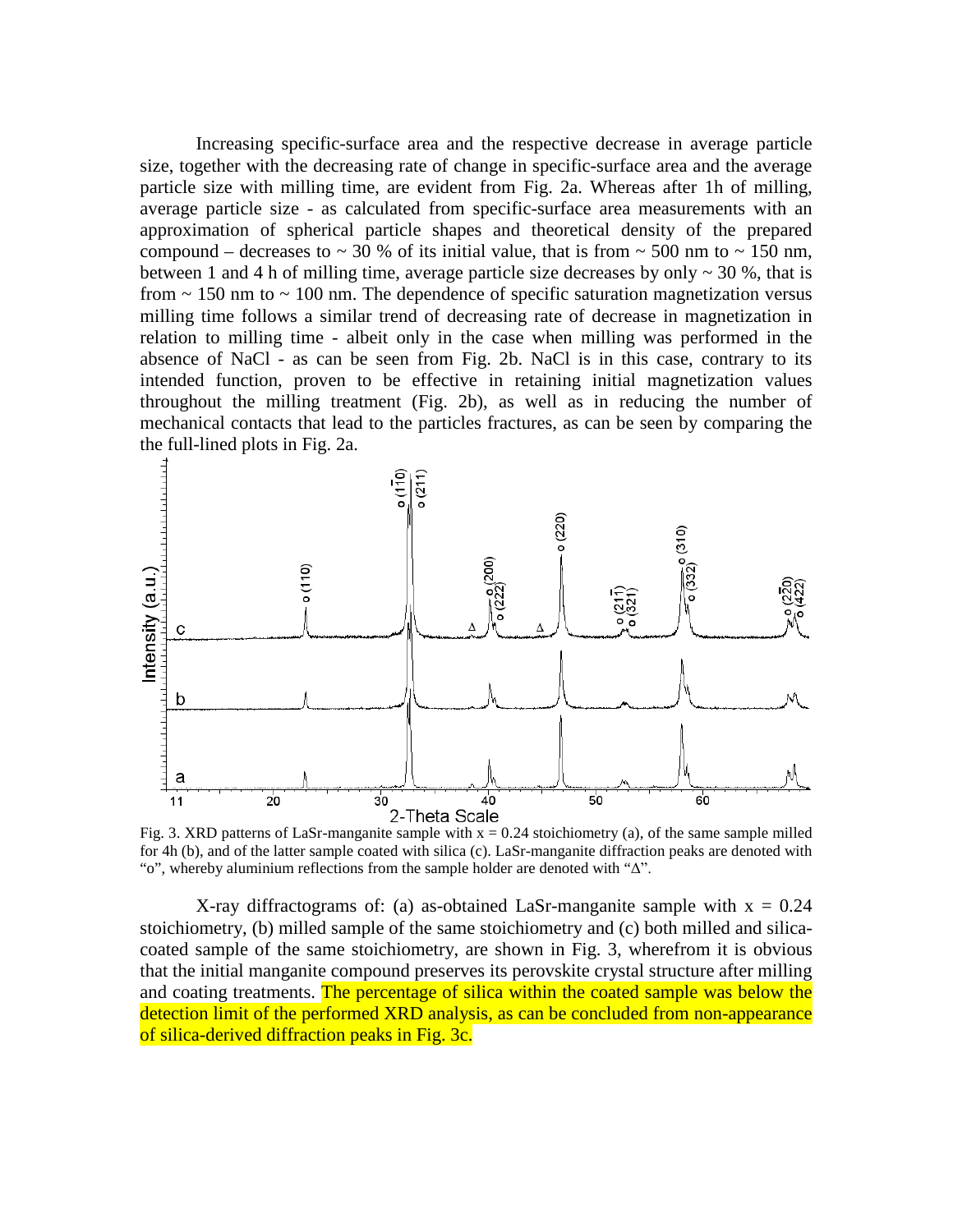

Fig. 4. Specific magnetization at  $H = 0.1 T$  (a) and the respective derivatives (b) vs. measuring temperature dependencies for x = 0.16 ( $\Box$ ), 0.24 (o), 0.33 ( $\Delta$ ) and 0.5 ( $\overline{\nabla}$ ) samples, all calcined at 1200 °C.



Fig. 5. Specific magnetization at the external field of 0.5 T vs. measuring temperature (a) and dM/dT vs. measuring temperature dependencies (b) of  $x = 0.24$  LaSr-manganite sample ( $\bullet$ ), and of the same sample, subsequently milled for 4h and coated with silica (o). Dashed line signifies the difference between the milled, silica-coated and non-coated samples.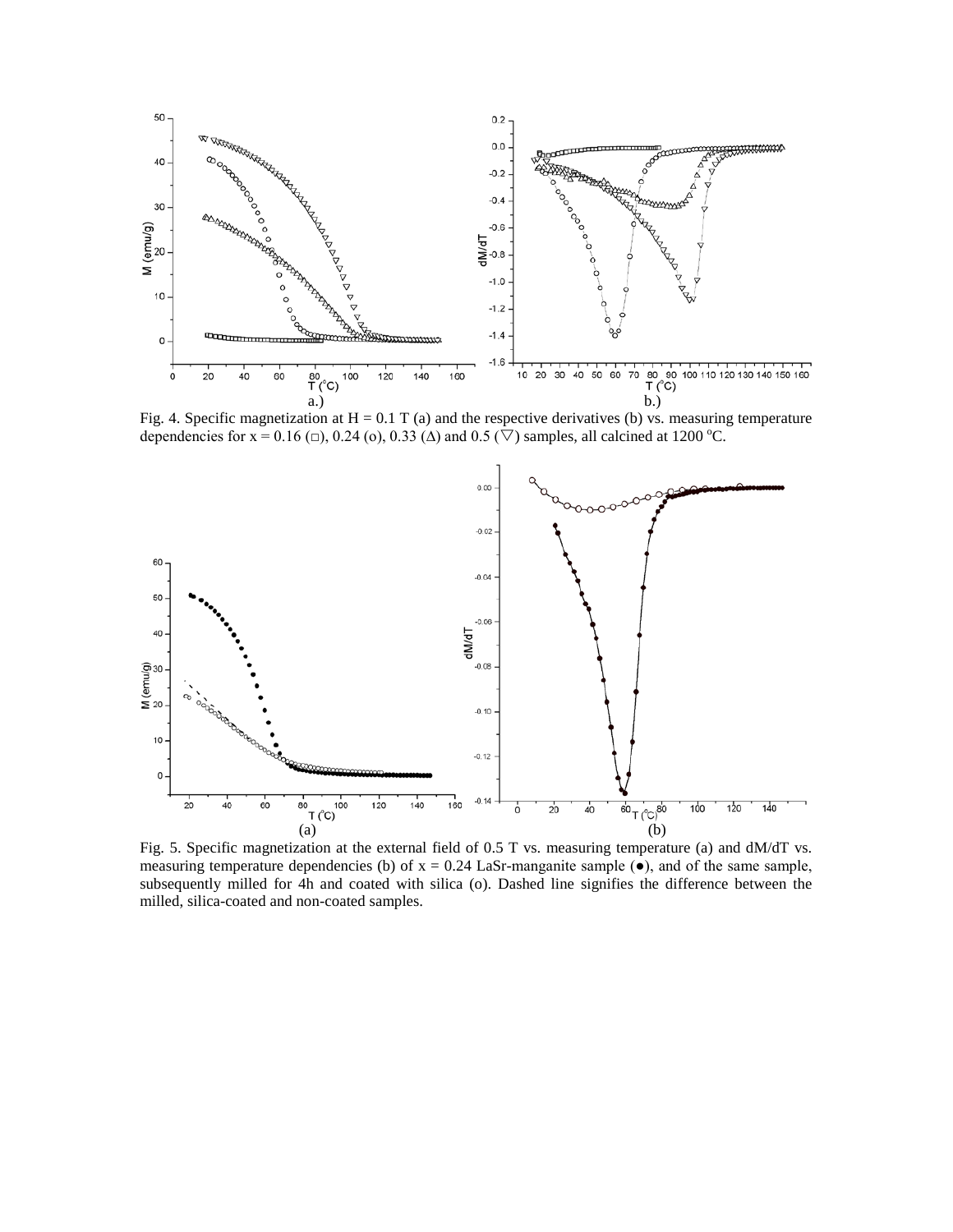

Fig. 6. Hysteresis loops, saturation (-o-) and remanence  $(-\blacksquare)$  magnetizations of the prepared  $x = 0.24$  LaSrmanganite sample (a), and of the same sample, subsequently milled for 4h (b) and then coated with silica (c).

Specific magnetizations and the respective derivatives vs. measuring temperature dependencies for all the synthesized samples, are presented in Figs. 4 and 5. Hysteresis loops of the synthesized  $x = 0.24$  LaSr-manganite sample, and of the same sample subsequently milled and coated, are presented in Fig. 6a, whereas the corresponding decrease in both magnetization of saturation and remanence with milling and coating treatments, is presented in Fig. 6b. With an increase of parameter "x", that is of strontium content in LaSr-manganite stoichiometric formula,  $T_c$  determined as  $dM^2/dT^2 = 0$  point in the corresponding  $\overline{M} = f(T)$  diagram, increases as well (Fig. 4), which is consistent with similar findings from literature<sup>38</sup>. Thus,  $x = 0.16$  sample has  $T_c = 25 °C$ ,  $x = 0.24$  sample has T<sub>c</sub> = 60 °C, x = 0.33 sample has T<sub>c</sub> = 90 °C, x = 0.5 sample has T<sub>c</sub> = 100 °C, whereby  $x = 0$  sample exhibits  $T_c$  below room temperature.

Acknowledging the observed facts that  $T_c$  decreased when silica or polymer coatings were introduced in the system<sup>12,39</sup>,  $x = 0.24$  sample was chosen for further processing with an aim to obtain  $T_c$  in a typical temperature range used in hyperthermia treatments  $(42 - 47 \degree C)$ . This presumption has been indeed observed in reality, and can be evidenced by comparing dM/dT versus T dependencies of pure, non-milled and milled, silica-coated  $x = 0.24$  LaSr-manganite samples in Fig. 5b. Whereas the former sample has  $T_c \sim 60$  °C, the silica-coated sample, albeit with less narrow Curie transition, has  $T_c \sim 40$ <br><sup>o</sup>C, However, a posligible difference in T, between silice coated and non-coated milled x  $\rm{^oC}$ . However, a negligible difference in T<sub>c</sub> between silica-coated and non-coated milled x  $= 0.24$  LaSr-manganite powder (Fig. 6), bears the fact that despite previously evidenced structural modifications of the surrounding-dependent particle surfaces with the addition of silica coatings<sup>40</sup> – with the knowledge of the fact that any chemical modification of the surface alters the magnetic properties of the system – that might potentially influence the Curie point of a sample, the reduction in interparticle and interdomain interactions caused by the milling treatment is in our case seen as the major reason for the observed reduction in  $T_c$  between the as-prepared  $x = 0.24$  LaSr-manganite powder and the same, afterwards milled and coated sample. The most significant influential part in the decrease in saturation magnetization during the coating treatment, obvious from Fig. 6a, belongs to the effect of decreasing average particle size with milling treatment, as was evidenced from Fig. 2, whereby only a small part of  $\sim$  20 % belongs to the weight contribution of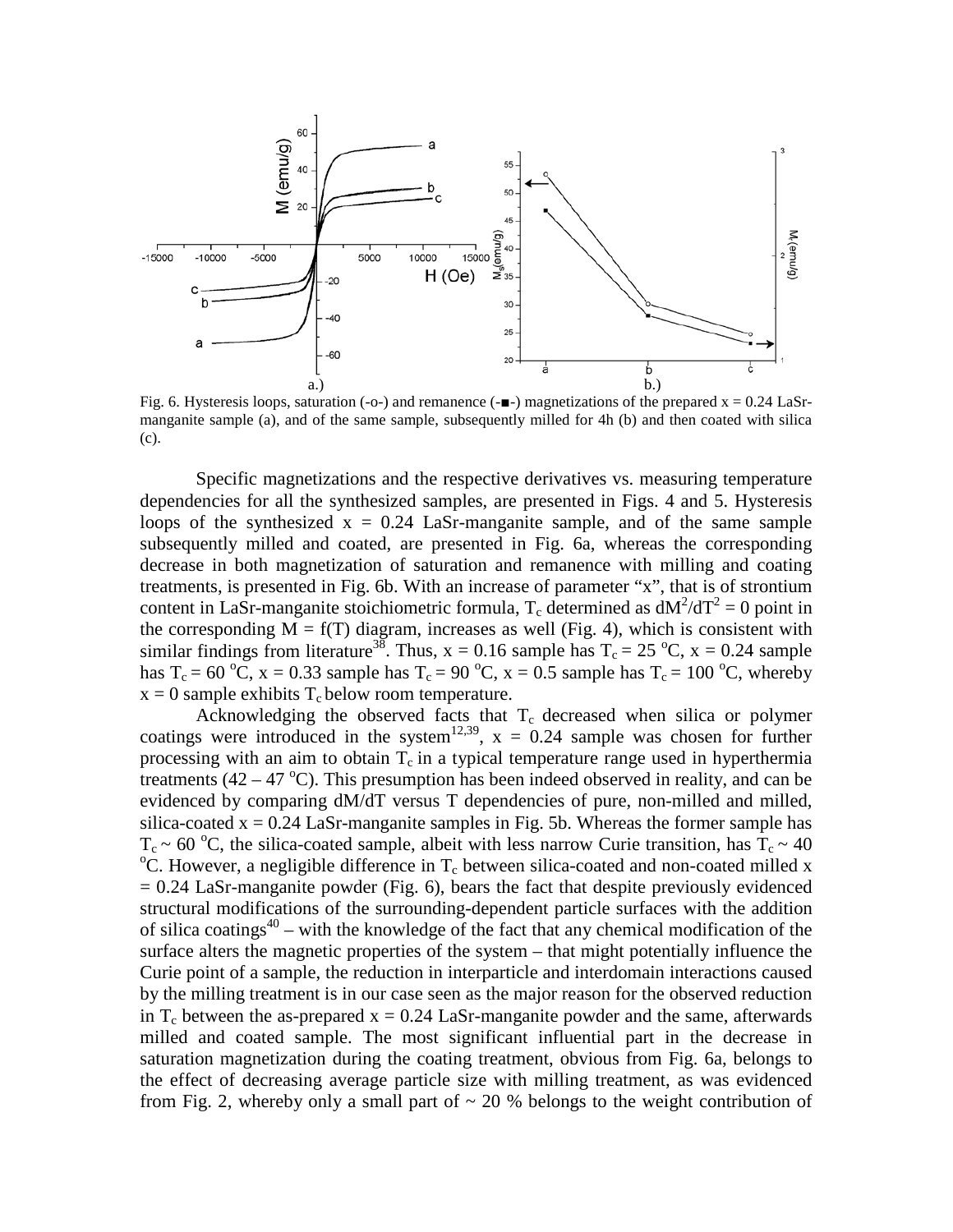silica coating. That it is weight contribution being most decisive here, is obvious from the close correlation between the decrease slopes of saturation and remanence magnetizations with treatment steps, whereby coercivity remains unchanged thoroughout the milling and coating procedures, at  $\sim$  40 G.

The relatively low slope of  $M = f(T)$  curve in the range of the Curie transition, might have already stood as an indication of negligible decrease in the limiting temperature of material with the addition of silica component, since it is known that the sharpness of the Curie transition, being the measure of the quality of temperature control, is limited by the asymptote of the power absorption<sup>41</sup>. It can be calculated from Fourier's law that even in case of an infinite thickness of the coated silica layer, the expected decrease in the resulting  $T_c$  would be, due to relatively small, nano-sized cores of the particles and thus small magnitude of energy absorption per particle, in the range of mK. However, as has already been said, the decreases in Curie temperature by  $\sim 30$  K were noticed when the original magnetic particles were encapsulated either with silica<sup>39</sup> or polyethylene glycol $^{12}$ .

If  $T_c$  would have been determined by the point of intersection of extrapolated tangents of  $M = f(T)$  curve below and above the critical transition, higher obtained value would not restrict the material from the intended usage. In this context, it is worth noting that ferromagnetic implants (Fe-Pt alloy) with  $T_c \sim 70$  °C were successfully used for preoperative interstitial hyperthermia<sup>42</sup>, as well as that a finite element heat-transfer model (although relatively poor level of experimental correlations with theoretical heating predictions is generally acknowledged in this field<sup>18</sup>) of ferromagnetic thermoseeds and catheters developed for simulating hyperthermia, suggested Curie point of  $\sim$  63 °C as an optimal value over nearly all the analyzed blood perfusion cases<sup>43</sup>. In fact, it is known that due to unsteady vascular and neural structures within malignant tissues, tumors are much more easily heated than healthy tissues, receding at  $\sim 43$  °C, whereas healthy cells - due to better oxygen supply and more developed and flexible both inner, molecular metabolic networks and higher-level organization of multi-cellular networks that incorporate them - can survive much higher temperatures without significant damage<sup>44</sup>. Magnetic thermoblation that uses temperatures of up to 55  $^{\circ}$ C is therefore sometimes preferred over magnetic hyperthermia that normally involves temperatures of up to  $44^{\circ}$ C.<sup>3</sup>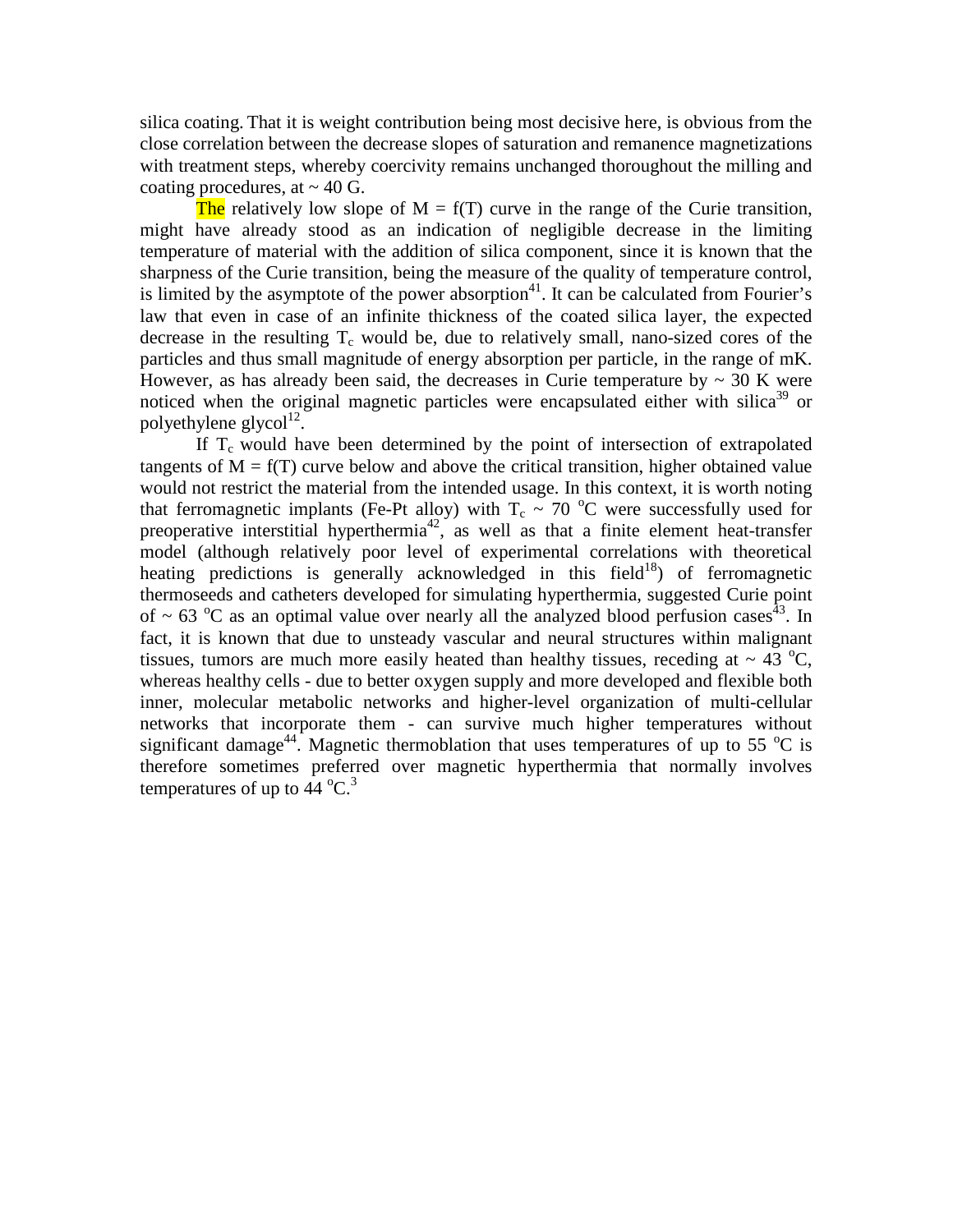

Fig. 7. TEM images of the milled (a) and subsequently coated with silica  $(b - g)$ , LaSr-manganite sample with  $x = 0.24$  stoichiometry.

From the TEM image of the milled  $x = 0.24$  LaSr-manganite powder, presented in Fig. 7a, finely dispersed particles with relatively wide distribution of sizes, ranging from few tens to few hundreds of nanometers, together with irregular shapes thereof, typical for milling treatments in general, can be discerned. TEM images of silica-coated LaSrmanganite particles are presented in Figs. 7b-g, with darker areas within the particle images indicating the presence of manganite phase and lighter spherical contours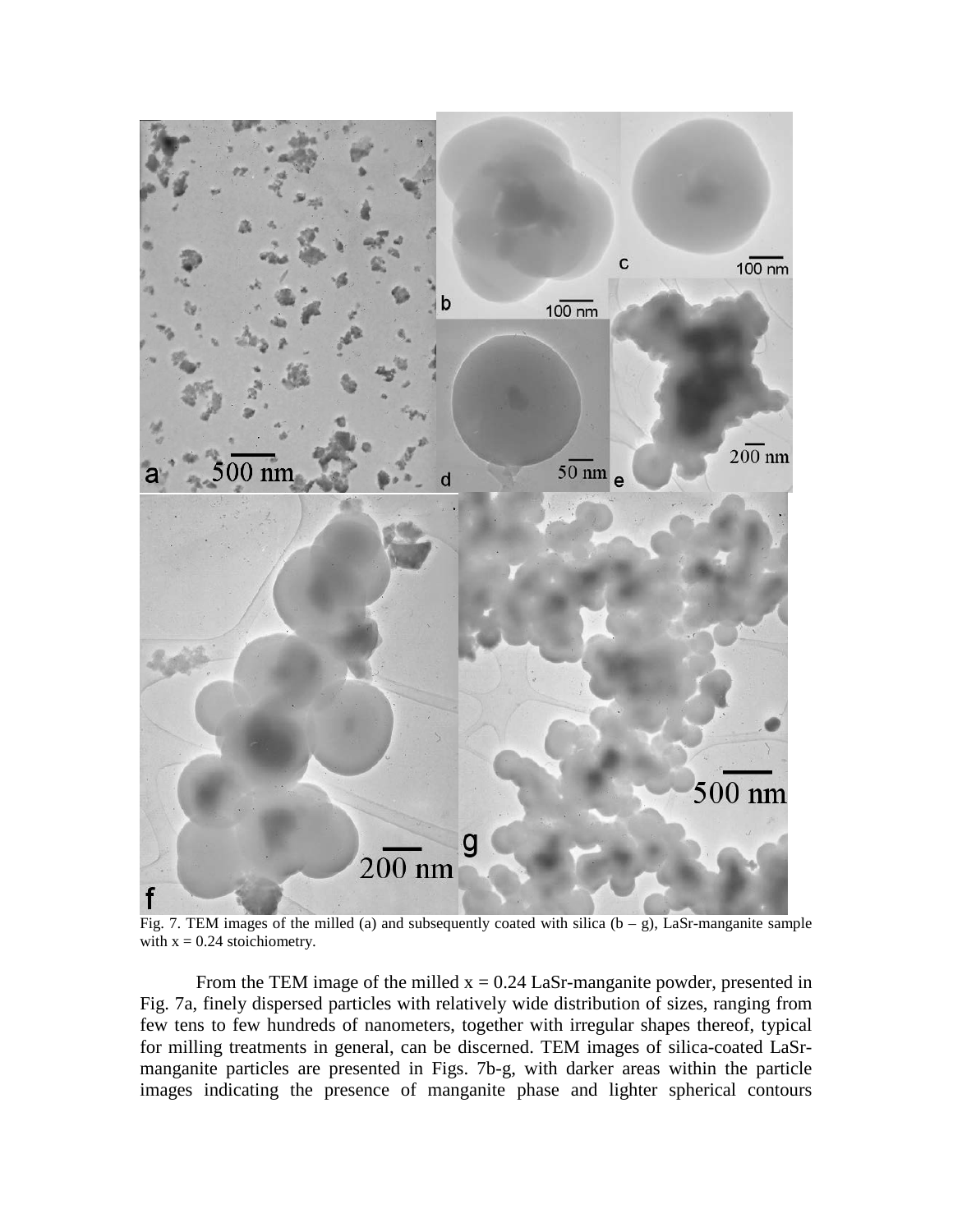belonging to silica coatings. Manganite cores of the particles in the size range of  $20 - 100$ nm, consistent with the results obtained from specific-surface area measurements, are visible on the corresponding images, whereby spherical silica coatings possess radii of  $\sim$ 120 nm, with narrow, almost monodisperse distribution of sizes thereof. Single and few overlapping silica-encapsulated LaSr-manganite particles are presented in Figs. 7c,d and Fig. 7b, respectively, whereas a typical agglomerate of precursor, milled manganite particles, surrounded with uniformly thick silica layer, is shown in Fig. 7e. Most of the manganite particles are observed as coated with silica, which is a favourable precondition for eliminating antigenical effects related to the potential recognition of manganite surfaces - but not of silica surfaces as well - by macrophages of mononuclear phagocyte system, once the particles are injected in the bloodstream. Furthermore, since thoroughly coated with silica, the manganite particles could be conjunctioned with biomolecules (enzymes, antibodies, DNA, etc.) and sugars (dextrans, starch, albumin, poly(ethylene glycol), etc.) for the production of more complex magnetically-guided site-specific drug delivery systems<sup>45</sup>. However, a relatively large percentage of hollow silica spheres can be discerned from Fig. 7f,g. The reason for the presence of different morphological patterns within the finally synthesized samples can be found in the roots of traditional, solid-state approach to materials synthesis, coupled with milling treatments, that in general leaves final products with wide distribution of most properties per particle, subsequently in our case reflecting on a similar non-uniformity of particle shapes and a variety of the obtained nano-structures. However, high temperatures of calcination, as well as complex pathways of the formation of mixed rare-earth manganites, significantly decrease or even fundamentally limit the space of possible reaction conditions that lead to certain uniformities, regarding both morphologies and magnetic characteristics. Wet methods of synthesis, although they may not overcome such limits, could drastically widen such probability spaces, as has already been in many occassions proven in practice, wherein many novel sets of limiting conditions within specific procedures of synthesis, are daily discovered in laboratories world-wide. Future researches concerning the preparation of biocompatibly coated LaSr-manganites might be directed in such a way.

#### **Conclusions**

A successful pathway for the preparation of silica-coated lanthanum-strontium manganite particles with  $La_{0.76}Sr_{0.24}MnO_{3+δ}$  stoichiometric formula, exhibiting resulting Curie temperature at ~ 40 °C, was presented. Calcination in air at 1200 °C for 2 h, followed by 4h milling treatment, and the subsequent wet procedure for encapsulating the produced particles with silica, comprised the basic synthesis steps towards the final material. The produced pure manganite particles were sized in the range of  $10 - 200$  nm, whereas the final, silica-coated manganite spheres had almost uniformly  $\sim 250$  nm in diameter. Larger agglomerates of the milled precursor manganite particles were mostly coated with amorphous silica layers, enabling complete potential elimination of antigenical effects upon *in vivo* functional implementation of the prepared material. Investigated dependencies of Curie temperature on stoichiometry of LaSr-manganite particles that comprise cores of the eventual core-shell structures, enables potential preparation of silica-coated and therefore biocompatible LaSr-manganite particles with tunable Curie point within the broad range of temperatures used in hyperthermia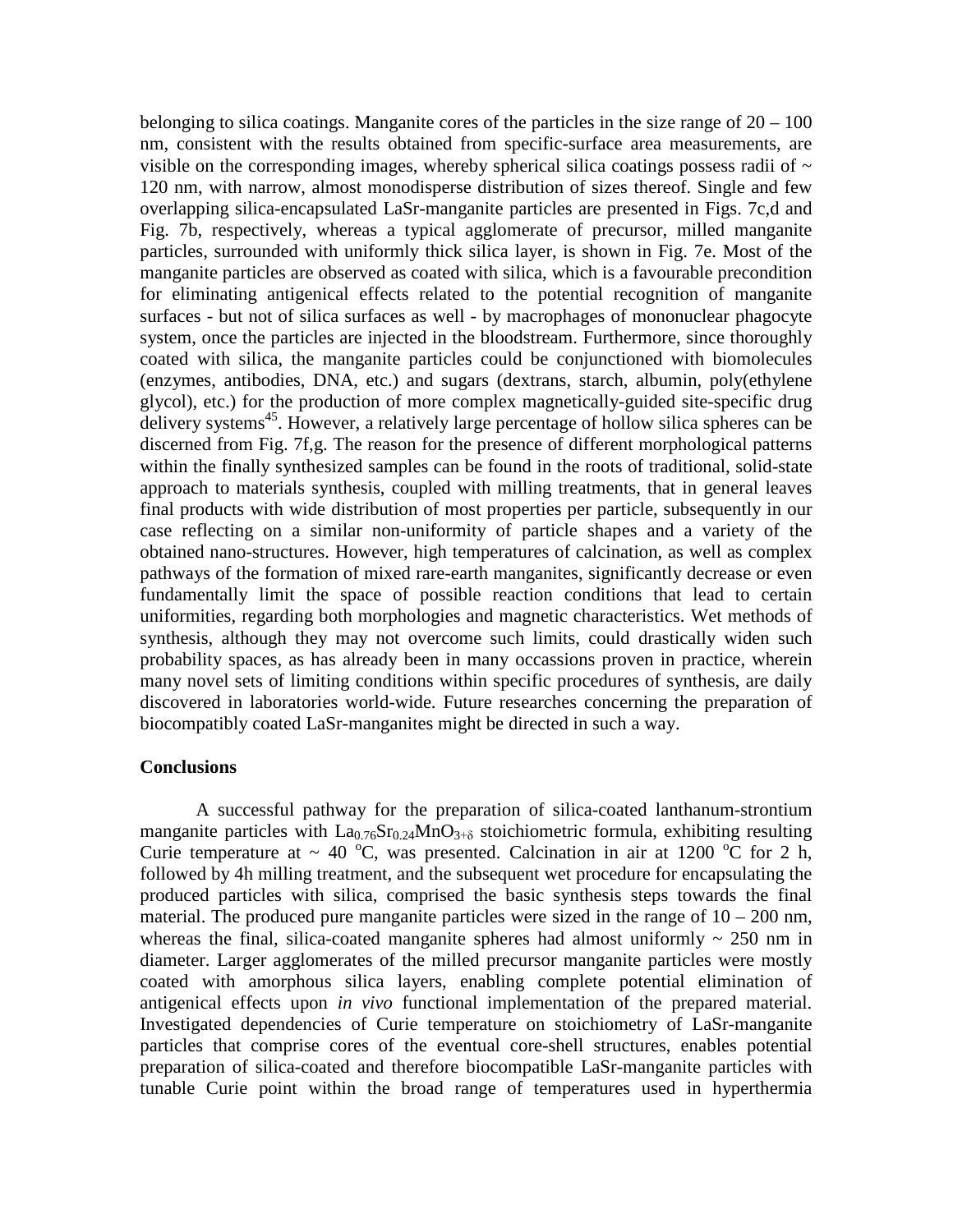treatments:  $40 - 70$  °C. In general, the presented investigation contributes to the large body of knowledge, related to the contemporary attempts of using nanoscience and nanotechnologies for improvements of human life.

#### **References:**

- 1. Q. A. Pankhurst, J. Connolly, S. K. Jones, J. Dobson "Applications of Magnetic Nanoparticles in Biomedicine", Journal of Physics D **36**, R167 – 81 (2003).
- 2. S. K. Sahoo, V. Labhasetwar "Nanotech Approaches to Drug Delivery and Imaging", Drug Discovery Today **8** (24) 1112 – 20 (2003).
- 3. C. C. Berry, A. S. G. Curtis "Functionalisation of Magnetic Nanoparticles for Applications in Biomedicine", Journal of Physics D **36**, R198 – 206 (2003).
- 4. C. Grüttner, J. Teller "New Types of Silica-Forified Magnetic Nanoparticles as Tools for Molecular Biology Applications", Journal of Magnetism and Magnetic Materials **194**, 8 – 15 (1999).
- 5. P. Tartaj, M. D. P. Morales, S. V. Verdaguer, T. G. Carreno, C. J. Serna "The Preparation of Magnetic Nanoparticles for Applications in Biomedicine", Journal of Physics D **36**, R182 – 97 (2003).
- 6. J. Won, M. Kim, Y. W. Yi, Y. H. Kim, N. Jung, T. K. Kim "A Magnetic Nanoprobe Technology for Detecting Molecular Interactions in Live Cells", Science **309** (5731) 121 – 5 (2005).
- 7. S. S. Davis "Biomedical Applications of Nanotechnology Implications for Drug Targeting and Gene Therapy", Trends in Biotechnology **15**, 217 – 24 (1997).
- 8. H. R. Khan "Low Field Magnetoresistance in Perovskite-Structure Manganites", Materials Science Forum **373**, 93 – 98 (2001).
- 9. A. V. Korolev, M. I. Kurkin, E. V. Rozenfeld, S. A. Gudin "The 2(1/3) Rule, Nonuniformities of the Curie Temperature, and Effect of Colossal Magnetoresistance of Manganites", Physics of Metals and Metallography **98**, S86 – S93 (2004).
- 10. Y. Xu, M. Meier, P. Das, M. R. Koblischka, U. Hartmann "Perovskite Manganites: Potential Materials for Magnetic Cooling at or Near Room Temperature", Crystal Engineering **5** (3-4), 383 – 389 (2002).
- 11. A. Wang, G. Cao, Y. Liu, Y. Long, Y. Li, Z. Feng, J. H. Ross Jr. "Magnetic Entropy Change of the Layered Perovskites  $\text{La}_{2-2x}\text{Sr}_{1+2x}\text{Mn}_2\text{O}_7$ ", Journal of Applied Physics **97**, 103906 (2005).
- 12. J. Chatterjee, M. Bettge, Y. Haik, C. J. Chen "Synthesis and Characterization of Polymer Encapsulated Cu-Ni Magnetic Nanoparticles for Hyperthermia Applications", Journal of Magnetism and Magnetic Materials **293**, 303 – 9 (2005).
- 13. Y. C. Geng, X. X. Wang, Y. Ma, Y. Hu, R. L. Zhang "Orientated Thermotherapy of Ferromagnetic Thermoseed in Hepatic Tumors", World Journal of Gastroenterology **4** (4) 326 – 8 (1998).
- 14. F. Dughiero, S. Corazza "Numerical Simulation of Thermal Disposition with Induction Heating Used for Oncological Hyperthermic Treatment", Medical & Biological Engineering & Computing **43** (1) 40 – 6 (2005).
- 15. N. van Wieringen, J. D. P. van Dijk, J. van Veldhuizen, G. J. Nieuwenhuys "The Effect of Catheters and Coatings on the Performance of Palladium-Nickel Thermoseeds: Evaluation and Design of Implantantion Techniques", International Journal of Hyperthermia **13** (2) 187 – 204 (1997).
- 16. T. Kobayashi, Y. Kida, T. Tanaka, K. Hattori, M. Matsui, Y. Amemiya "Interstitial Hyperthermia of Malignant Brain-Tumors by Implant Heating-System – Clinical-Experience", Journal of Neuro-Oncology **10** (2) 153 – 63 (1991).
- 17. J. Rehman, J. Lindman, R. D. Tucker, D. G. Bostwick, C. P. Sundaram, R. V. Clayman "Ferromagnetic Self-Regulating Reheatable Thermal Rod for In Situ Tissue Ablation", Journal of Endourology **16** (7) 523 – 31 (2002).
- 18. J. A. Paulus, J. S. Richardson, R. D. Tucker, J. B. Park "Evaluation of Inductively Heated Ferromagnetic Alloy Implants for Therapeutic Interstitial Hyperthermia", IEEE Transactions on Biomedical Engineering **43** (4) 406 – 13 (1996).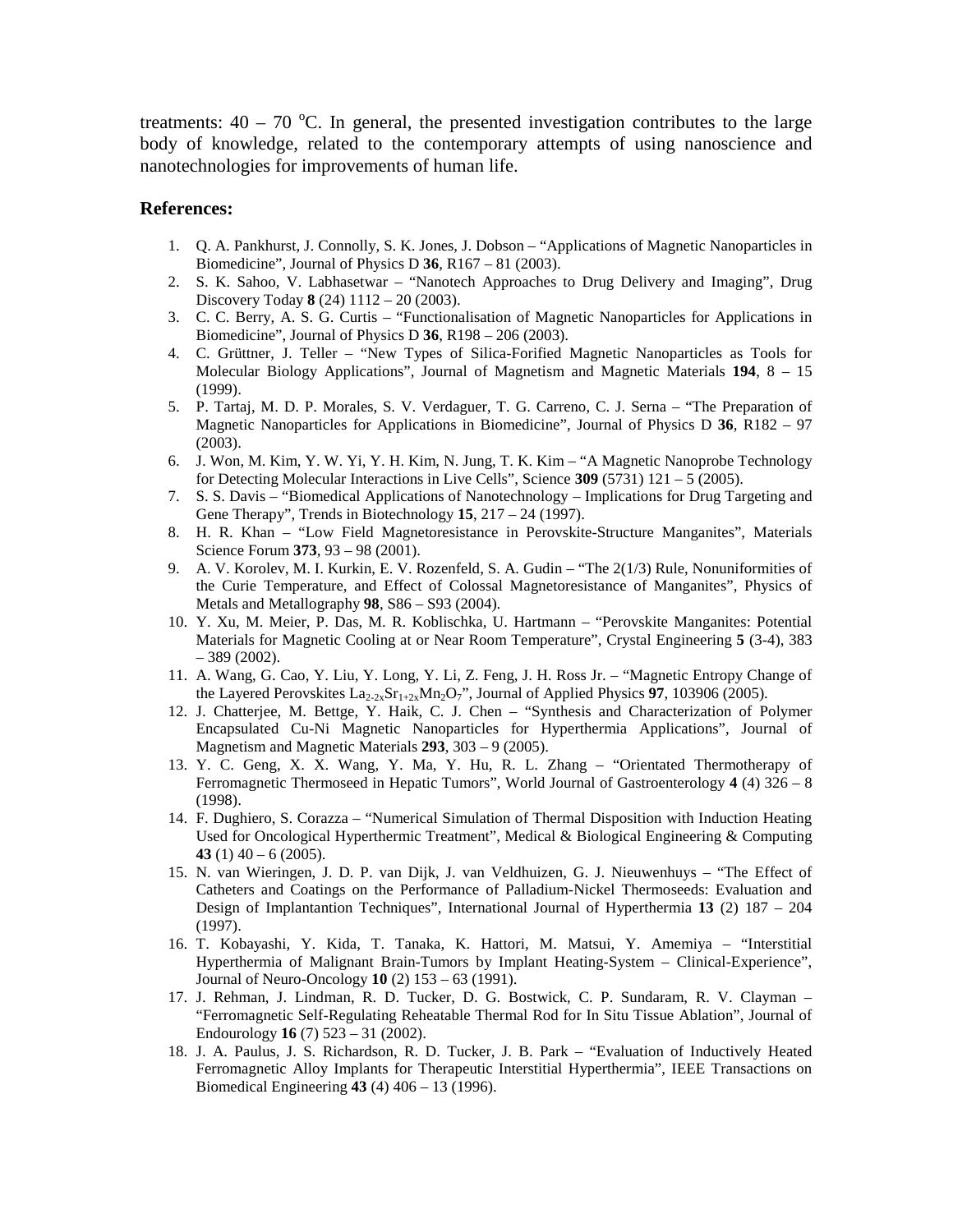- 19. Z. P. Chen, R. B. Roemer, T. C. Cetas "3-Dimensional Simulations of Ferromagnetic Implant Hyperthermia", Medical Physics **19** (4) 989 – 97 (1992).
- 20. J. Giri, A. Ray, S. Dasgupta, D. Datta, D. Bahadur "Investigation on T-c Tuned Nano Particles of Magnetic Oxides for Hyperthermia Applications", Bio-Medical Materials and Engineering **13**  $(4)$  387 – 99 (2003).
- 21. H. Matsuka, T. Yanada, T. Sato, K. Murakami, S. Minakawa "Temperature-Sensitive Amorphous Magnetic Flakes for Intratissue Hyperthermia", Materials Science and Engineering A **181-2**, 1366 – 8 (1994).
- 22. M. L. Hans, A. M. Lowman »Biodegradable Nanoparticles for Drug Delivery and Targeting«, Current Opinion in Solid State and Materials Science **6**, 319 – 327 (2002).
- 23. Y. P. He, S. Q. Wang, C. R. Li, Y. M. Miao, Z. Y. Wu, B. S. Zou "Synthesis and Characterization of Functionalized Silica-Coated  $Fe<sub>3</sub>O<sub>4</sub>$  Superparamagnetic Nanocrystals for Biological Applications", Journal of Physics D **38**, 1342 – 50 (2005).
- 24. T. Sato, A. Masai, Y. Ota, H. Sato, H. Matsuki, T. Yanada, M. Sato, N. Kodama, S. Minakawa "The Development of Anticancer Agent Releasing Microcapsule Made of Ferromagnetic Amorphous Flakes for Intratissue Hyperthermia", IEEE Transactions on Magnetics **29** (6) 3325 – 30 (1993).
- 25. S. Sengupta, D. Eavarone, I. Capila, G. L. Zhao, N. Watson, T. Kiziltepe, R. Sasisekharan "Temporal Targeting of Tumour Cells and Neovasculature With a Nanoscale Delivery System", Nature **436** (7050), 568-572 (2005).
- 26. A. S. Lübbe, C. Bergemann, J. Brock, D. G. McClure »Physiological Aspects in Magnetic Drug-Targeting«, Journal of Magnetism and Magnetic Materials **194**, 149 – 155 (1999).
- 27. T. Tago, Y. Shibata, T. Hatsuta, K. Miyajima, M. Kishida, S. Tashiro, K. Wakabayashi »Synthesis of Silica-Coated Rhodium Nanoparticles in Reversed Micellar Solutions«, Journal of Materials Science **37**, 977 – 982 (2002).
- 28. T. Tago, T. Hatsuta, K. Miyajima, M. Kishida, S. Tashiro, K. Wakabayashi »Novel Synthesis of Silica-Coated Ferrite Nanoparticles Prepared Using Water-in-Oil Microemulsion", Journal of the American Ceramic Society **85** (9), 2188 – 94 (2002).
- 29. D. S. Bae, E. J. Kim, K. S. Han »Synthesis and Characterization of  $Pd/SiO<sub>2</sub>$  Composite Membranes by a Reverse Micelle and Sol-gel Process«, Journal of Ceramic Processing Research **6**  $(2)$ ,  $138 - 140 (2005)$ .
- 30. D. S. Bae, K. S. Han, J. H. Adair "Synthesis of Platinum/Silica Nanocomposite Particles by Reverse Micelle and Sol-Gel Processing", Journal of the American Ceramic Society **85** (5) 1321 – 23 (2002).
- 31. G. C. Chen, C. Y. Kuo, S. Y. Lu "A General Process for Preparation of Core-Shell Particles of Complete and Smooth Shells", Journal of the American Ceramic Society **88** (2) 277 – 283 (2005).
- 32. V. V. Hardikar, E. Matijević "Coating of Nanosize Silver Particles with Silica", Journal of Colloid and Interface Science **221**, 133 – 136 (2000).
- 33. M. L. Vadala, M. A. Zalich, D. B. Fulks, T. G. St. Pierre, J. P. Dailey, J. S. Riffle "Cobalt-Silica Magnetic Nanoparticles with Functional Surfaces", Journal of Magnetism and Magnetic Materials **293**, 162 – 70 (2005).
- 34. T. N. Brusentsova, N. A. Brusentsov, V. D. Kuznetsov, V. N. Nikiforov "Synthesis and Investigation of Magnetic Properties of Gd-Substituted Mn-Zn Ferrite Nanoparticles as a Potential Low-T<sub>c</sub> Agent for Magnetic Fluid Hyperthermia", Journal of Magnetism and Magnetic Materials **293**, 298 – 302 (2005).
- 35. C. P. Fah, J. Xue, J. Wang "Nanosized Zinc-Oxide Particles Derived from Mechanical Activation of  $Z_{n5}(NO_3)_{2}(OH)_{8}$ <sup>o</sup> 2H<sub>2</sub>O in Sodium Chloride", Journal of the American Ceramic Society **85** (1) 273 – 75 (2002).
- 36. V. A. Cherepanov, L. Yu. Barkhatova, V. I. Voronin "Phase Equilibria in the La-Sr-Mn-O System", Journal of Solid State Chemistry **134**, 38 – 44 (1997).
- 37. Y. W. Duan, X. L. Kou, J. G. Li "Size Dependence of Structure and magnetic Properties of  $La_{0.7}Sr_{0.3}MnO_3$  Nanoparticles", Physica B 355, 250 – 4 (2005).
- 38. R. V. Demin, L. I. Korolyeva "Vliyaniye Magnitno-Dvuhfaznogo Sostoyaniya na Magnitokaloricheskiy Effekt v Manganitah La<sub>1-x</sub>Sr<sub>x</sub>MnO<sub>3</sub>", Fizika Tverdogo Tela 46 (6) 1051 -3 (2004).